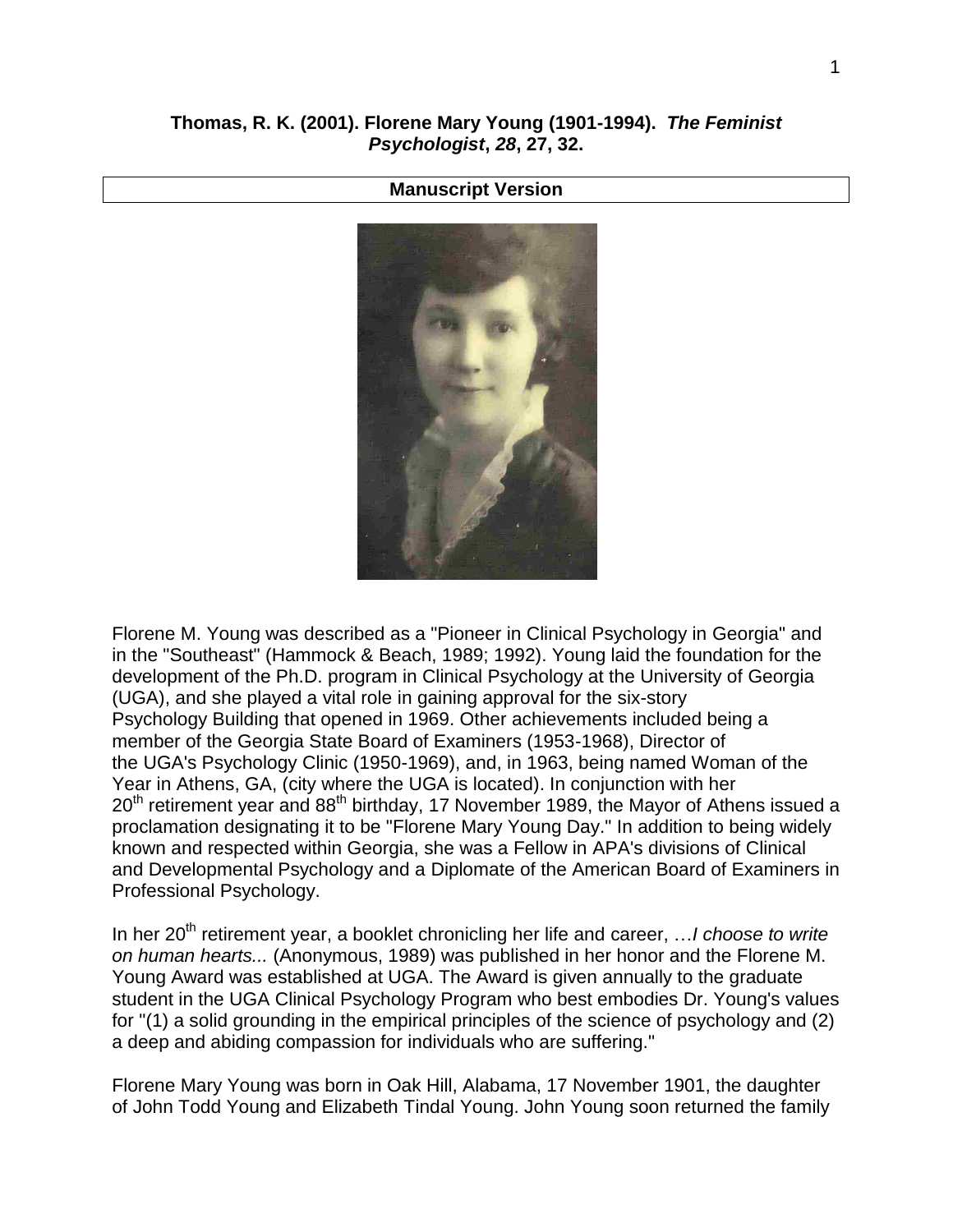to their ancestral home in Due West, SC, so that he could attend Erskine Seminary there. After one year, he transferred to the United Presbyterian Seminary in Xenia, OH, and upon graduation (1905) he held his first pastorate in East Greenwich, NY. Florene started first grade there in 1907.

Later, she wrote, "having already learned to read, I was allowed to assist the beginners and at this early state, I decided that I wanted to be a teacher." (Young, 1988, p. 3). Her father then served a pastorate in Philadelphia, PA, but when her mother nearly died of pneumonia, the family was advised that she must not spend another winter in Philadelphia. So, they moved to Greenwood, SC, when Florene was 12 years old. The family remained in South Carolina, thereafter.

With the aid of competitively obtained scholarships, Young earned an A.B. degree in 1923 at Winthrop College (Rock Hill, SC). She taught briefly in the public school in Belmont, NC, which strengthened her desire to make teaching a career. With the aid of a loan from family friends, supplemented by tutorial work and baby-sitting jobs, in 1926 she earned an M.A. in psychology at Teacher's College, Columbia University.

She obtained a teaching position at the State Teachers College in Athens, GA and planned to repay the loan and save funds to return to Columbia in 1929 for doctoral study; however, with the onset of the Great Depression, that plan was changed to the more practical one of attending Peabody College in Nashville, TN. After a year at Peabody College due to worsening economic conditions she had to return to her teaching position in Athens. Teacher salaries were reduced 34% in two years, with the result that Young was unable to complete her Ph.D. at Peabody until 1938. In addition to teaching in the State Teachers College (1926-1933), she taught summers 1927-1929 at Wake Forest College and summers 1930-1932 at the University of Mississippi.

The University System of Georgia, which included among other institutions UGA and State Teachers College, cut costs further by consolidating some departments, and eventually the StateTeachers College was merged with UGA (Brooks, 1956). In 1933, Young was appointed Assistant Professor of Psychology at UGA (Young, 1988, p. 9). She was welcomed warmly to the UGA Psychology Department by Dr. Austin S. Edwards (1885-1976; a 1912, Ph.D. graduate under E. B. Titchener's supervision) who needed assistance badly, both to teach classes and in the Psychology Clinic. Young was appointed Assistant Director of the Clinic in 1936 and Director in 1950, a position that she maintained until retirement, in 1969. She was promoted to Associate Professor in 1943 and to Professor in 1948. Not wishing to be distracted from her Clinic responsibilities, she agreed reluctantly to serve as Acting Department Head for the academic year (1951-1952) immediately following Edwards' retirement.

Young's publication record was modest (23 articles in refereed journals) but as she replied when questioned about that in an interview,

"....I didn't do enough research because I was overloaded [with clients]....I was criticized for that and it was justified. But I said that I choose to work with people and if I choose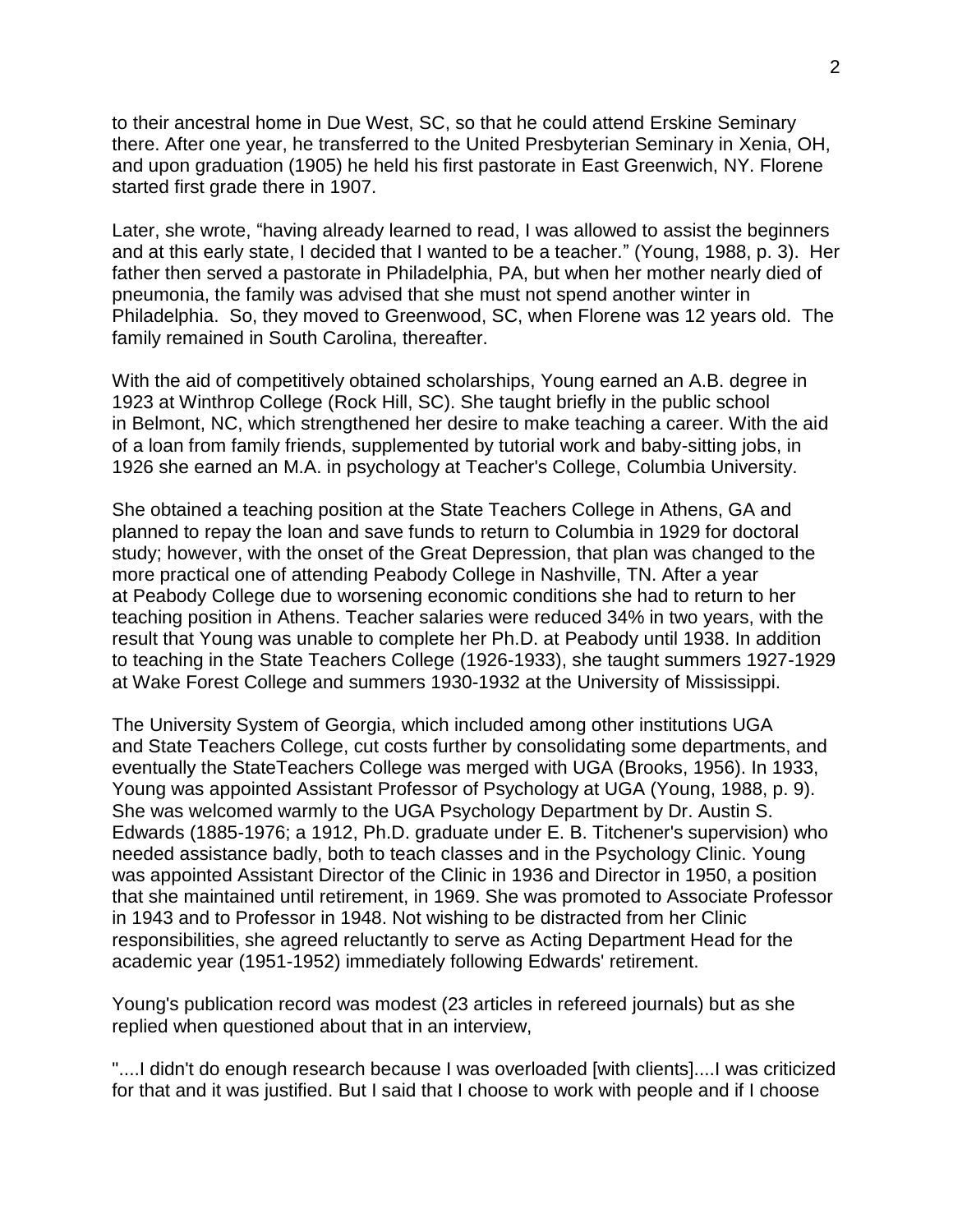to write on human hearts instead of on paper I make that choice. You've made your choice and I've made mine" (Jurgensen, 1988-89, p. 7).

In 1969, subsequent to her mandatory retirement at age 67 from UGA, she opened a private practice in Athens. She continued this until 1978, when, following a slight stroke, she elected to retire. She recovered fully and continued to be active, including writing a departmental history (Young, 1985) and, at the Department Head's request, her autobiography (Young, 1988) which was a primary source for this biographical sketch. In the interview mentioned above, she was also asked, "What would you like to see as your legacy as a psychologist?" She replied, "I don't think I've left any legacy. I've just tried to live a life of helping others. That's all I have done." (Jurgensen, 1988-89, p. 7)



## References

Anonymous (1989). *...I choose to write on human hearts...*, Athens, GA: Athens Psychological Information Services.

Brooks, R. P. (1956). *The University of Georgia under sixteen administrations, 1785- 1955*. Athens, GA: The University of Georgia Press.

Hammock, J. C., & Beach, S. R. H. (August 1989). *Florene Young: Pioneer in Clinical Psychology in Georgia*. Paper presented at the 97<sup>th</sup> annual meeting of the American Psychological Association, New Orleans, LA

Hammock, J. C., & Beach, S. R. H. (March 1992). Florene M. Young. Univesity of Georgia. In H. W. Moon (Chair*), Eminent Women In Southeastern Psychology*. Symposium conducted at the annual meeting of the Southeastern Psychological Association, Knoxville, TN.

Jurgensen, R. (1988-89, Winter). A candid conversation with Dr. Florene Young. *Profiles, 1*, 4-7.